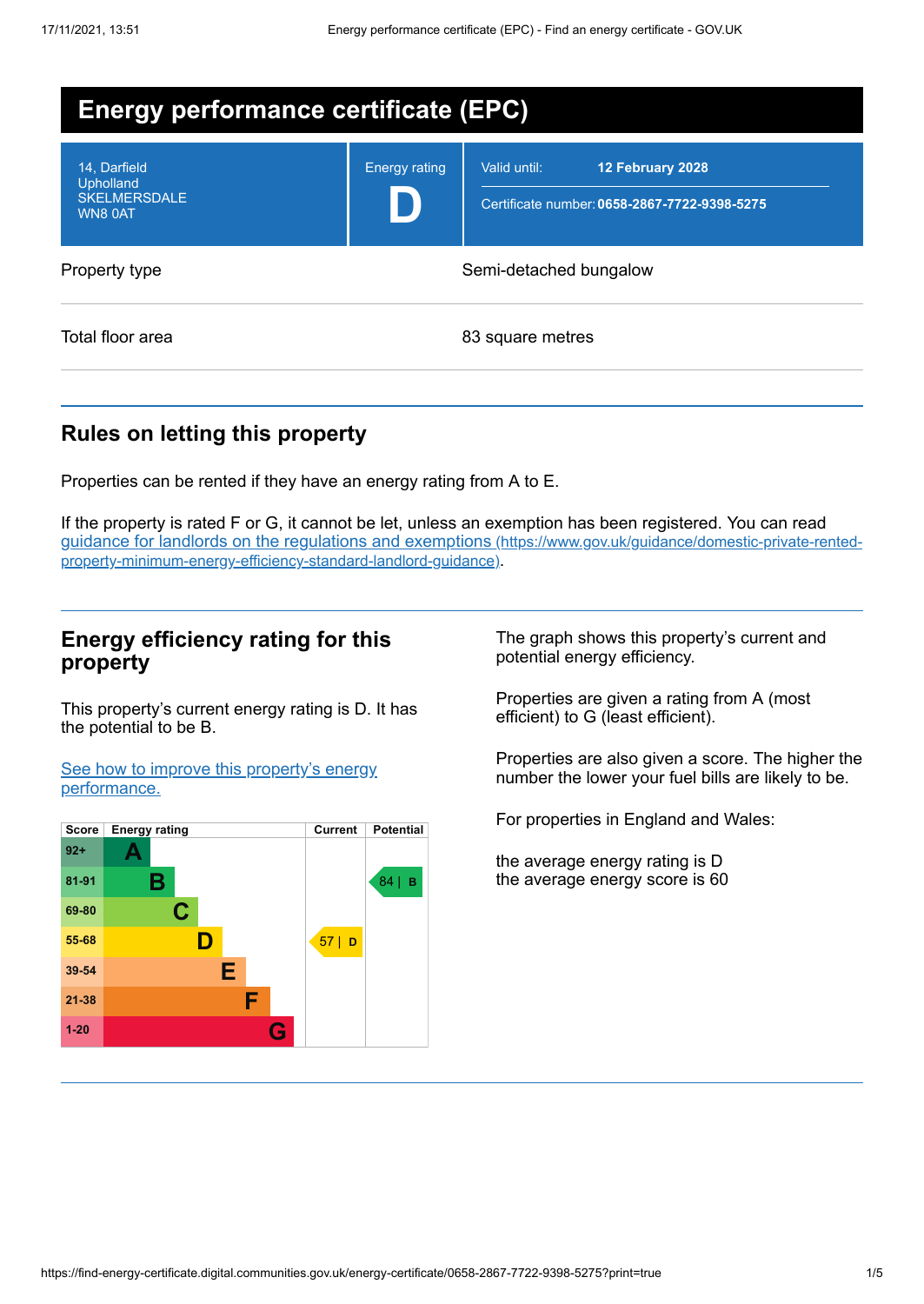# **Breakdown of property's energy performance**

This section shows the energy performance for features of this property. The assessment does not consider the condition of a feature and how well it is working.

Each feature is assessed as one of the following:

- very good (most efficient)
- good
- average
- poor
- very poor (least efficient)

When the description says "assumed", it means that the feature could not be inspected and an assumption has been made based on the property's age and type.

| <b>Feature</b>       | <b>Description</b>                                   | Rating    |
|----------------------|------------------------------------------------------|-----------|
| Wall                 | Cavity wall, filled cavity                           | Average   |
| Wall                 | Timber frame, as built, partial insulation (assumed) | Average   |
| Roof                 | Flat, limited insulation (assumed)                   | Very poor |
| Window               | Fully double glazed                                  | Average   |
| Main heating         | Boiler and radiators, mains gas                      | Good      |
| Main heating control | Programmer, room thermostat and TRVs                 | Good      |
| Hot water            | From main system                                     | Good      |
| Lighting             | Low energy lighting in 88% of fixed outlets          | Very good |
| Floor                | Suspended, no insulation (assumed)                   | N/A       |
| Secondary heating    | None                                                 | N/A       |

### **Primary energy use**

The primary energy use for this property per year is 326 kilowatt hours per square metre (kWh/m2).

## **Environmental impact of this property**

One of the biggest contributors to climate change is carbon dioxide (CO2). The energy used for heating, lighting and power in our homes produces over a quarter of the UK's CO2 emissions.

| An average household<br>produces | 6 tonnes of CO2   |  |
|----------------------------------|-------------------|--|
| This property produces           | 4.8 tonnes of CO2 |  |

This property's potential production 1.7 tonnes of CO2

By making the [recommended](#page-2-0) changes, you could reduce this property's CO2 emissions by 3.1 tonnes per year. This will help to protect the environment.

Environmental impact ratings are based on assumptions about average occupancy and energy use. They may not reflect how energy is consumed by the people living at the property.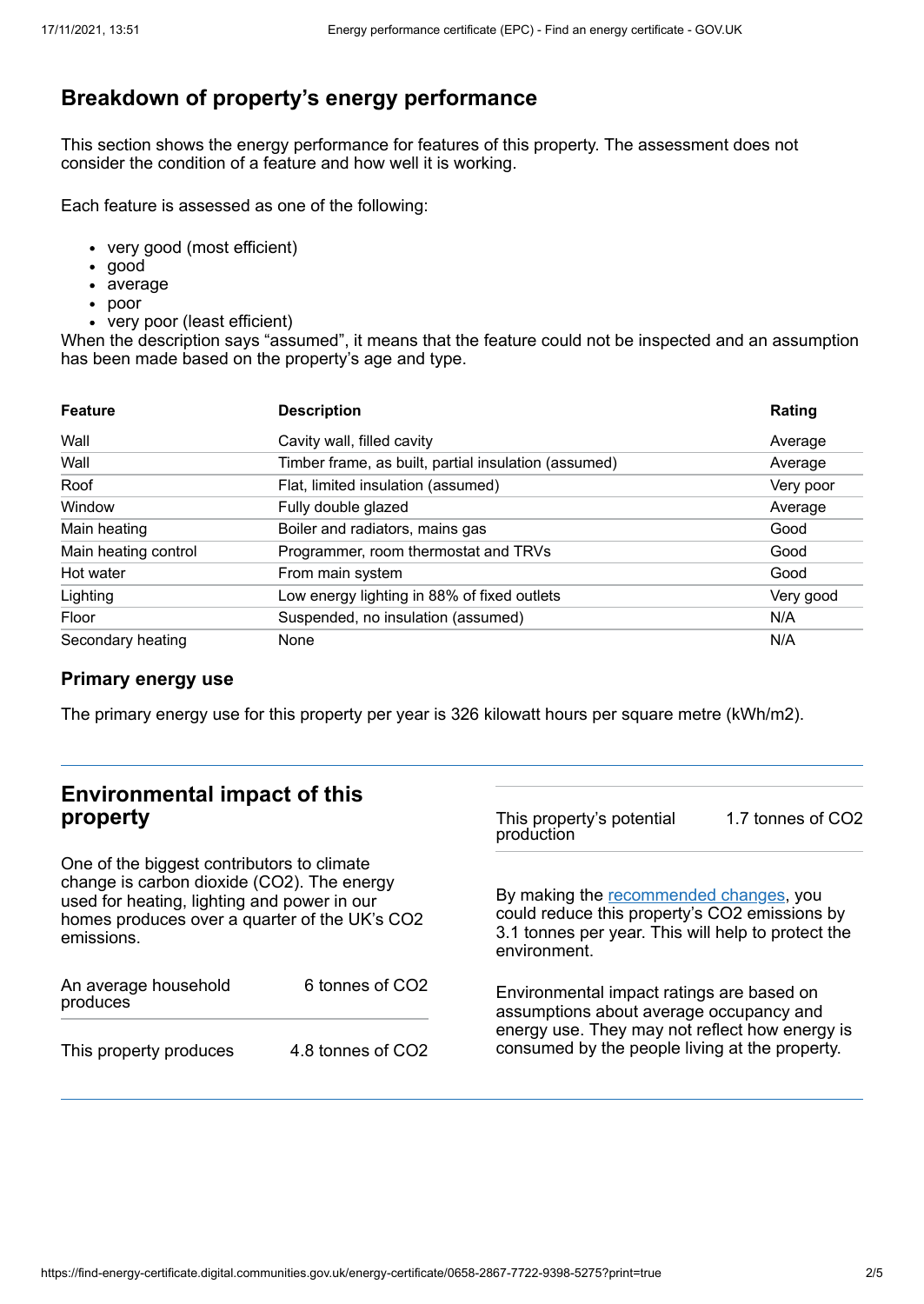# <span id="page-2-0"></span>**How to improve this property's energy performance**

Making any of the recommended changes will improve this property's energy efficiency.

If you make all of the recommended changes, this will improve the property's energy rating and score from D (57) to B (84).

| <b>Recommendation</b>                      | <b>Typical installation cost</b> | <b>Typical yearly saving</b> |
|--------------------------------------------|----------------------------------|------------------------------|
| 1. Flat roof or sloping ceiling insulation | £850 - £1,500                    | £215                         |
| 2. Floor insulation (suspended floor)      | £800 - £1.200                    | £84                          |
| 3. Condensing boiler                       | £2.200 - £3.000                  | £56                          |
| 4. Flue gas heat recovery                  | £400 - £900                      | £24                          |
| 5. Solar water heating                     | £4,000 - £6,000                  | £24                          |
| 6. Solar photovoltaic panels               | £5,000 - £8,000                  | £277                         |

### **Paying for energy improvements**

Find energy grants and ways to save energy in your home. [\(https://www.gov.uk/improve-energy-efficiency\)](https://www.gov.uk/improve-energy-efficiency)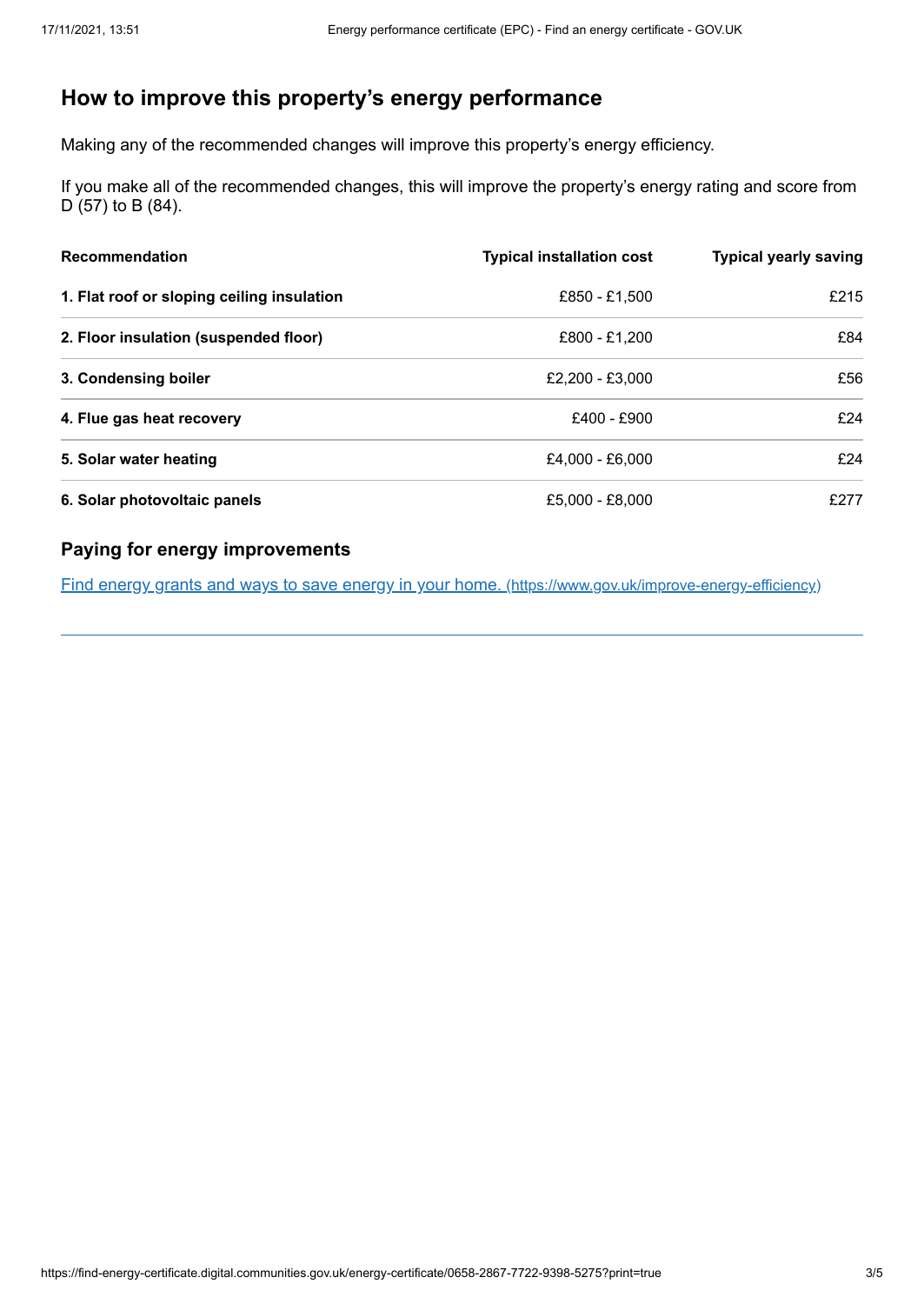### **Estimated energy use and potential savings**

| Estimated yearly energy<br>cost for this property | £1014 |
|---------------------------------------------------|-------|
| Potential saving                                  | £404  |

The estimated cost shows how much the average household would spend in this property for heating, lighting and hot water. It is not based on how energy is used by the people living at the property.

The estimated saving is based on making all of the [recommendations](#page-2-0) in how to improve this property's energy performance.

For advice on how to reduce your energy bills visit Simple Energy Advice [\(https://www.simpleenergyadvice.org.uk/\)](https://www.simpleenergyadvice.org.uk/).

### **Heating use in this property**

Heating a property usually makes up the majority of energy costs.

#### **Estimated energy used to heat this property**

| Space heating | 14524 kWh per year |
|---------------|--------------------|
| Water heating | 2137 kWh per year  |

#### **Potential energy savings by installing insulation**

The assessor did not find any opportunities to save energy by installing insulation in this property.

You might be able to receive Renewable Heat Incentive payments [\(https://www.gov.uk/domestic](https://www.gov.uk/domestic-renewable-heat-incentive)renewable-heat-incentive). This will help to reduce carbon emissions by replacing your existing heating system with one that generates renewable heat. The estimated energy required for space and water heating will form the basis of the payments.